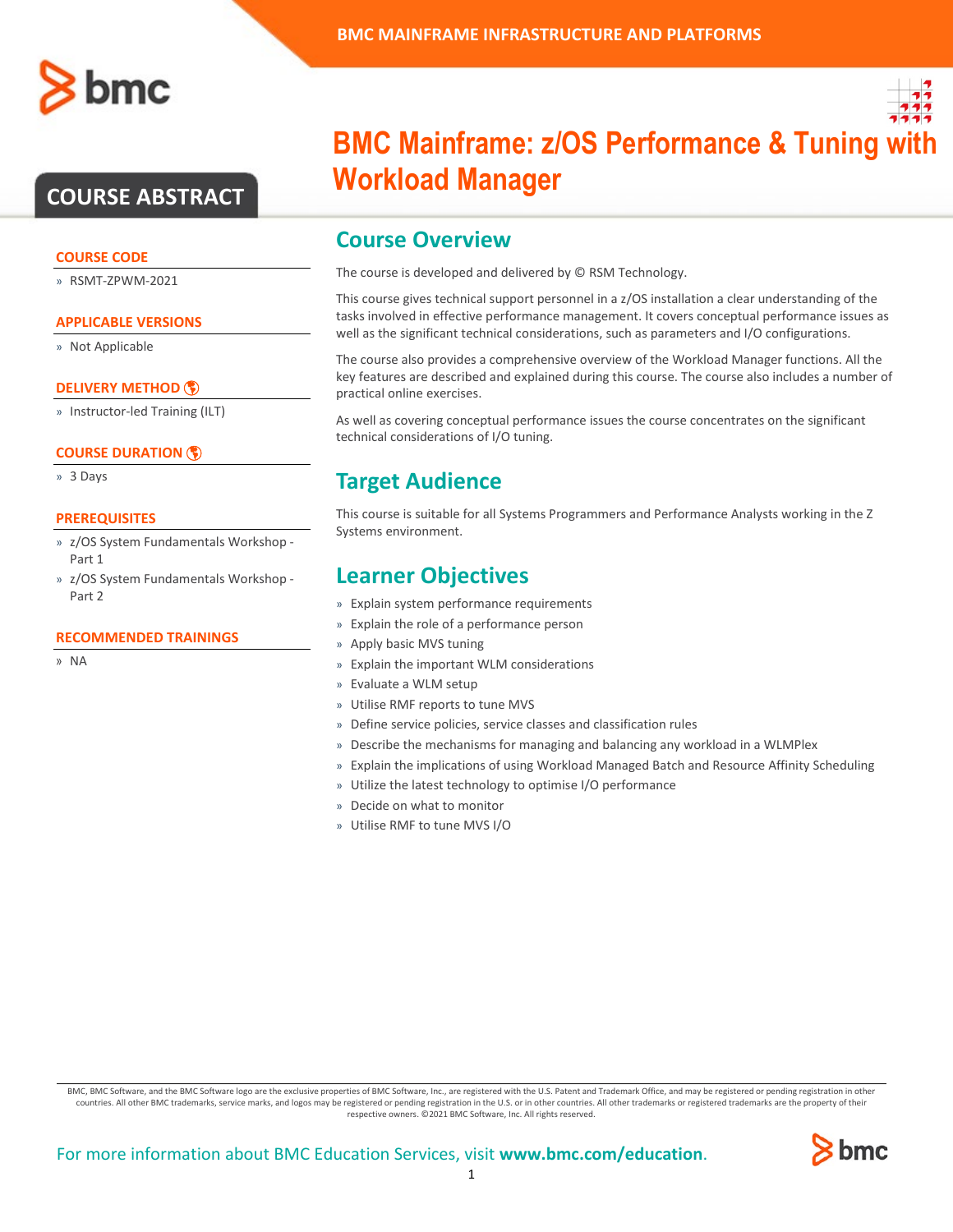

**BMC Mainframe: z/OS Performance & Tuning w** 

# **COURSE ABSTRACT**

#### **COURSE ACTIVITIES**

- » Classroom Presentations
- » Demonstration

### **BMC MAINFRAME INFRASTRUCTURE AND PLATFORMS LEARNING PATH**

» **<https://www.bmc.com/education/courses/find-courses.html#filter/%7B%22type%22%3A%22edu-specific-types-159150236%22%7D>**

**Workload Manager**

#### **[CERTIFICATION PATHS](http://www.bmc.com/education/certification-programs)**

» This course is not part of a BMC Certification Path.

### **[DISCOUNT OPTIONS](http://www.bmc.com/education/customer-service/customer-service.html)**

- » Have multiple students? Contact us to discuss hosting a private class for your organization
- » **[Contact us for additional information](http://www.bmc.com/education)**

# **Course Modules**

# **What is Performance?**

- » What is performance?
- » The performance issues
- » Performance related activities
- » Performance management
- » A transaction
- » Transaction delay time components
- » Measuring delays
- » MVS tuning and the Systems Programmer
- » Three kinds of tuning
- » Corrective tuning
- » Preventive tuning
- » Negative tuning
- » Knowing your system

#### **z/OS Data-In-Memory**

- » Data spaces and hiperspaces in MVS
- » Data Space & Hiperspace use in MVS
- » VLF, LLA, DLF and Hiperbatch
- » VLF and DLF
- » What is VLF?
- » Setting up VLF
- » VLF macros
- » Example of VLF parameters
- » What is LLA?
- » Running LLA in MVS
- » LLA module staging
- » Example of LLA parameters
- » Data Lookaside Facility and Hiperbatch
- » Using DLF and Hiperbatch
- » The DLF Connect/Disconnect exit
- » Coupling Facility exploitation
- » IBM software that uses Coupling Facility
- » VSAM Record Level Sharing
- » CICS VSAM file accessing applications

#### **Input/Output Processing**

- » Why I/O processing?
- » What is I/O?
- » MVS support for I/O processing software
- » MVS and I/O processing
- » Application I/O
- » The application program
- » The DD statement
- » Going to the Access Method
- » The Access Method
- » Getting the channel program started
- » EXCP an IOS Driver
- » IOS 'Front End'
- » Actually starting the I/O
- » The I/O engine at work
- » The Channel Sub-System (CSS)
- » Hardware System Area (HSA)
- » "The I/O Farm"
- » The I/O Interrupt
- » IOS Post processing
- » Back to the Access Method
- » The I/O process from A to Z
- » Starting the I/O
- » Going back from starting the I/O
- » I/O complete
- » Caching concepts
- » Read Hit
- » Write commands
- » Write Hit
- » Read Miss
- » Write Miss
- » Cache modes
- » Review questions Input/Output processing

BMC, BMC Software, and the BMC Software logo are the exclusive properties of BMC Software, Inc., are registered with the U.S. Patent and Trademark Office, and may be registered or pending registration in other countries. All other BMC trademarks, service marks, and logos may be registered or pending registration in the U.S. or in other countries. All other trademarks or registered trademarks are the property of their respective owners. ©2021 BMC Software, Inc. All rights reserved.

 $\mathfrak{Z}$ 

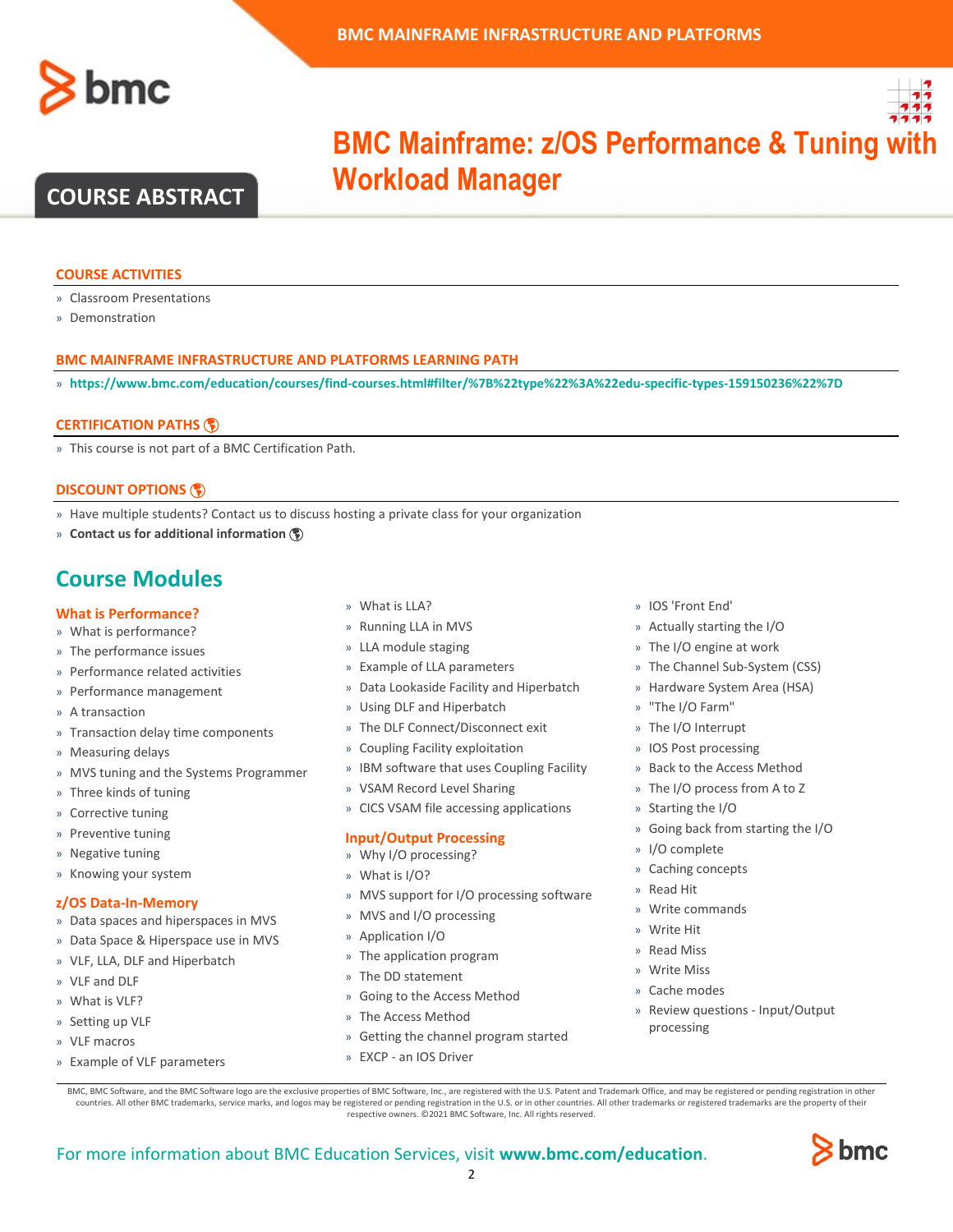

# **COURSE ABSTRACT**

### **Hardware I/O Performance**

- » What is FICON?
- » FICON features
- » System attachment considerations
- » FICON guidelines
- » The IOSQ time problem
- » Overcoming restrictions
- » Multiple allegiance and Parallel Access Volumes
- » PAV and cache
- » PAV RMF support
- » Managing PAVs
- » What are PAV limitations?
- » Intelligent Resource Director (IRD)
- » IRD LPAR CPU management
- » IRD LPAR CPU management (2)
- » Dynamic Channel Path Management (DCM)
- » DCM requirements
- » DCM definitions and concepts
- » Configuring DCM
- » RMF Channel Path Activity report
- » DCM and the I/O queueing report
- » I/O priority prior to IRD
- » I/O priority queuing
- » WLM I/O priority management
- » UCB & DASD CU I/O priority
- » CSS I/O priority
- » Enabling Channel Subsystem Priority Queuing
- » Review questions

### **RMF Reports for I/O**

- » Resource Measurement Facility
- » CACHE Cache Subsystem Activity reports
- » CHAN Channel Path Activity report
- » DEVICE device activity report
- » Monitor I shared DASD
- » Monitor I shared tape activity report
- » FCD FICON director activity report
- » IOQ I/O queuing activity report (1)
- » PAGESP -Page/Swap data set activity report

**BMC Mainframe: z/OS Performance & Tuning with** 

# **Workload Manager**

**BMC MAINFRAME INFRASTRUCTURE AND PLATFORMS**

- » PAGING Paging activity reports
- » VSAM RLS activity by storage class
- » VSAM RLS activity by data set
- » RMF I/O performance exercise

### **Workload Management Overview**

- » The Workload Manager (WLM)
- » WLM Goal Mode and Parmlib members
- » WLM concepts; Service Policies
- » Multi-system workload management
- » Workload reporting
- » Building the service definition
- » Service Policy
- » Creating workloads
- » Creating resource groups
- » Creating service classes
- Goal types
- » Creating Service Classes
- IBM specified subsystems
- » Work qualifiers
- » Subsystems and work qualifiers
- » Classification Groups
- » System-provided Service Classes
- » Defining service policy overrides
- » Specifying overriding Goals for a Service Class
- » The Service Definition
- » Classification rules for subsystems
- » Implementing WLM
- » Create performance objectives
- » Manuals on WLM

### **How WLM works**

- » WLM components
- » WLM Considerations
- » Dispatchable Units (DUs)
- » SRB types & priorities
- » SRB scheduling with IEAMSCHD
- » SRB Enclaves

For more information about BMC Education Services, visit **[www.bmc.com/education](http://www.bmc.com/education/)**.

- » Dispatcher queues
- » Performance Index
- » Donor and receiver determination

BMC, BMC Software, and the BMC Software logo are the exclusive properties of BMC Software, Inc., are registered with the U.S. Patent and Trademark Office, and may be registered or pending registration in other countries. All other BMC trademarks, service marks, and logos may be registered or pending registration in the U.S. or in other countries. All other trademarks or registered trademarks are the property of their respective owners. ©2021 BMC Software, Inc. All rights reserved.

3

» Dispatching Priority Control

- » Dispatching Priority Assignment
- » INITTMP
- » Swap control
- » Work Requests to WLM
- » Server Topology
- » Monitoring environment CICS & IMS
- » Enclave management
- » DASD I/O priority management
- » Sysplex I/O Priority Management
- » Parallel Access Volumes (PAV)
- » Policy Adjustment Function
- » Resource Adjustment Function
- » Workload management services

### **Workload Manager Applications**

» Batch workloadsBatch workload Goals

- » TSO workloads
- » Emergency TSO Service Class
- » WLM Batch Initiators
- » Scheduling Environment » WLM or JES Initiators?

» Special Service Classes » STC default Service Classes » STC Service Class considerations

» SYSSTC Service Class » DB2 Address Spaces » DDF enclaves

» DDF Goal types » DB2 Stored Procedures » Sysplex Query Parallelism » CICS - Types of Goals

» Classification rules for DDF

» CICS Region Management Goal » CICS Transaction Management Goal

» UNIX Services fork and spawn function calls

» Definitions for OMVS subsystem type work

bmc

» Transaction goal rules » Unix System Services (USS) » Why USS uses WLM

» USS Service Classes » USS Classification rules